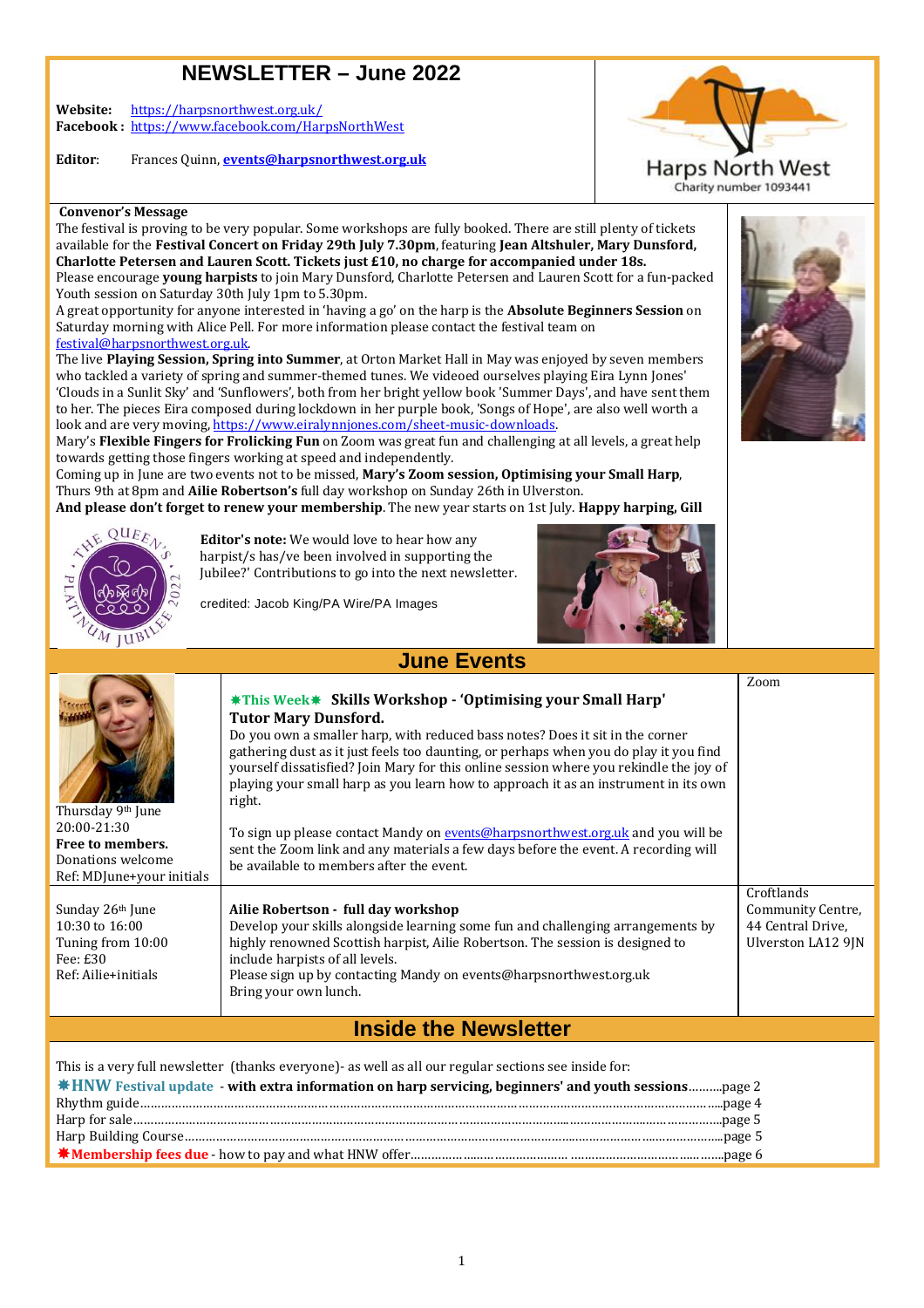# **Harps North West Festival 29th - 31st July 2022 - Latest**



**Festival almost fully booked!** 

The University of Cumbria Campus, Ambleside is a beautiful part of the Lake District and a wonderful place to enjoy a musical weekend in the summer.

The Festival starts with a concert on Friday night, followed on Saturday and Sunday by a range of workshops and specialist classes from our tutors Jean Altshuler, Mary Dunsford, Lauren Scott and Charlotte Petersen. These range from absolute beginners and youth groups, to Cumbrian music, developing fluidity and playing in ensembles to Gaelic and Scottish tunes.

The Festival party and late night session is on Saturday evening.

Harp related exhibitors and alternative activities (Alexander Technique, Tai Chi and harp care) are scheduled throughout.

Programme and booking form at https://harpsnorthwest.org.uk/harps-north-west-festival.html

**Looking forward to seeing some of you at the festival ,** on behalf of the Festival planning Team - Susan, Ann, Carol, Mandy, Cathrine, Frances, Gill

#### **Update on Harp Servicing at the 2022 HNW Festival and Teifi Harps To all festival delegates, tutors and HNW members.**

Mark Sharp, harp technician, formerly of Teifi harps, will be attending the Harps North West Festival from Friday 29th July to Sunday 31st July.

If you wish to have your harp serviced, worked on or looked over, please arrange this by contacting Mark Sharp directly on sharpy61@live.com 07984 246510.

Don't delay - slots usually book up quickly. However, if necessary, Mark is willing to stay on after the festival (Monday 1st Aug) and continue to service harps, based in South Cumbria. As Teifi Harps are sadly no longer functioning as a business, Mark has agreed to work with us in a freelance capacity. Thank you Mark.

### **Saturday Evening Festival Party:**

After a busy day at the harp, let's party!, If any playing groups, or individuals, would like to perform a party piece please let is know in advance via festival@harpsnorthwest.org.uk, or talk to Susan who will be coordinating the party during the festival.



## **ABSOLUTE BEGINNERS' COURSE:**

Saturday 30th July Workshop from 09.00 until 11:45, The University of Cumbria Campus, Ambleside Tutor: Alice Pell, FEE £25

Do you know someone who wants to learn to play the harp? Please encourage your friends and family to have a go.

No previous music knowledge is needed as our experienced tutor will guide you through the delights of playing the harp. Harps and music stands are provided. Light refreshments will be available part way through the session.

To sign up either make an enquiry via festival@harpsnorthwest.org.uk Or complete the booking form available on the Harps North West website https://harpsnorthwest.org.uk/onewebmedia/Timetable%20&%20Form%202022.pdf Make the payment as instructed and submit the booking form to **festival@harpsnorthwest.org.uk** 

There will be the opportunity to either hire a harp at the end of the session or go on a waiting list. £80 per quarter. £50 deposit plus membership of HNW (Adults - £20. Under 18 - £10)

## **YOUTH SESSION:**

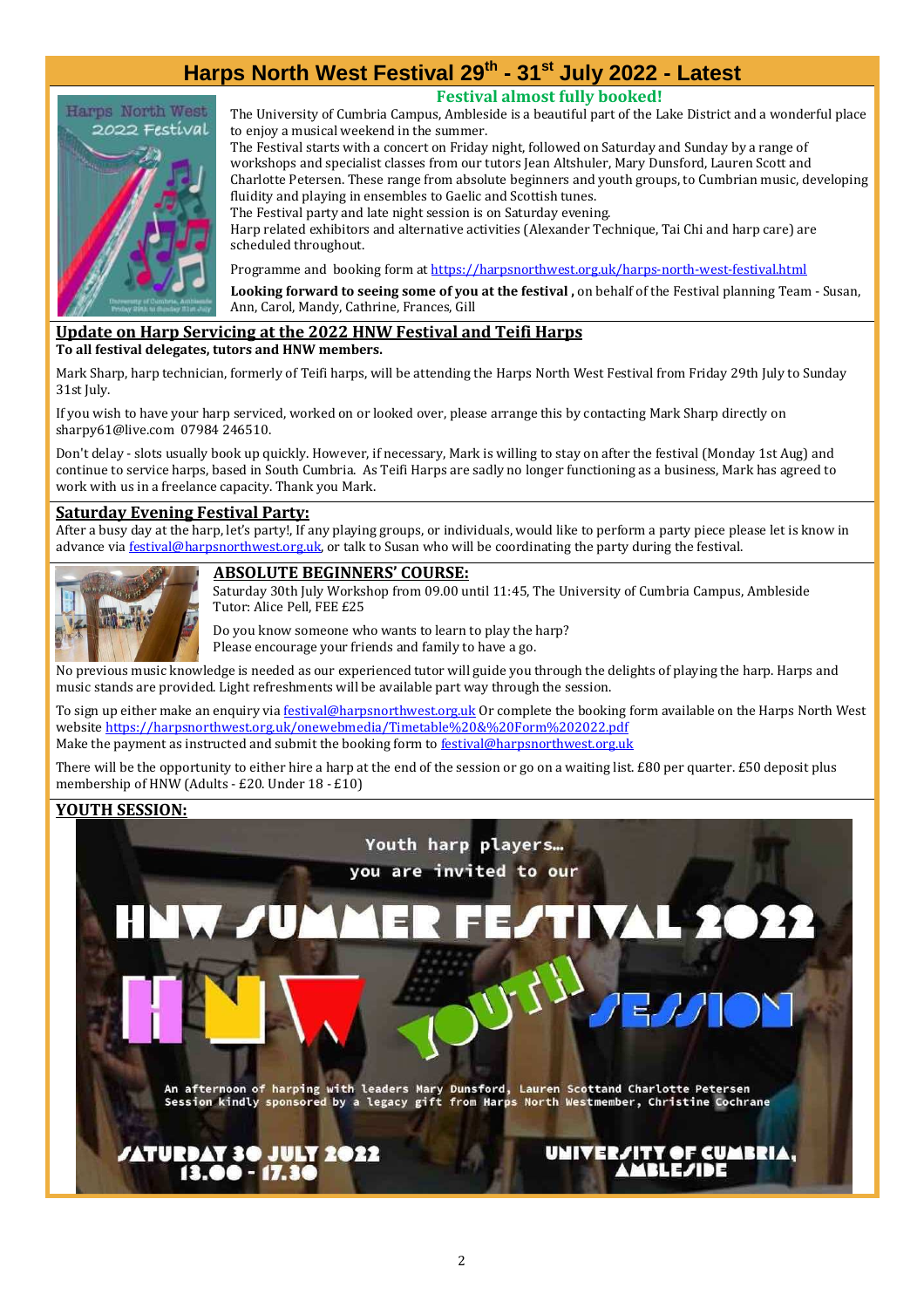| <b>HNW Dates for the Diary</b>                                                                                                               |                                                                                                                                                                                                                                                                 |                                 |  |  |  |
|----------------------------------------------------------------------------------------------------------------------------------------------|-----------------------------------------------------------------------------------------------------------------------------------------------------------------------------------------------------------------------------------------------------------------|---------------------------------|--|--|--|
| Times are BST/UTC+1 to end of October. Road/travel information - https://www.facebook.com/Cumbriaroadwatch/<br>Event details and how to book |                                                                                                                                                                                                                                                                 |                                 |  |  |  |
| Date and cost (if any)<br>Thursday 9th June                                                                                                  | *this week* Skills Workshop - 'Optimising your Small Harp'                                                                                                                                                                                                      | Venue<br>Zoom                   |  |  |  |
| 20:00-21:30                                                                                                                                  | <b>Tutor Mary Dunsford.</b>                                                                                                                                                                                                                                     |                                 |  |  |  |
| Free to members.                                                                                                                             | Do you own a smaller harp, with reduced bass notes? Does it sit in the corner                                                                                                                                                                                   |                                 |  |  |  |
| Donations welcome                                                                                                                            | gathering dust as it just feels too daunting, or perhaps when you do play it you find                                                                                                                                                                           |                                 |  |  |  |
| Ref: MDJune+your initials                                                                                                                    | yourself dissatisfied? Join Mary for this online session where you rekindle the joy of                                                                                                                                                                          |                                 |  |  |  |
|                                                                                                                                              | playing your small harp as you learn how to approach it as an instrument in its own                                                                                                                                                                             |                                 |  |  |  |
|                                                                                                                                              | right.                                                                                                                                                                                                                                                          |                                 |  |  |  |
|                                                                                                                                              | To sign up please contact Mandy on events@harpsnorthwest.org.uk and you will be                                                                                                                                                                                 |                                 |  |  |  |
|                                                                                                                                              | sent the Zoom link and any materials a few days before the event. A recording will                                                                                                                                                                              |                                 |  |  |  |
|                                                                                                                                              | be available to members after the event.                                                                                                                                                                                                                        |                                 |  |  |  |
| Sunday 26th June<br>10:30 to 16:00                                                                                                           | Ailie Robertson - full day workshop<br>Develop your skills alongside learning some fun and challenging arrangements by                                                                                                                                          | Croftlands<br>Community Centre, |  |  |  |
| Tuning from 10:00                                                                                                                            | highly renowned Scottish harpist, Ailie Robertson. The session is designed to                                                                                                                                                                                   | 44 Central Drive,               |  |  |  |
| Fee: £30                                                                                                                                     | include harpists of all levels.                                                                                                                                                                                                                                 | Ulverston LA12 9JN              |  |  |  |
| Ref: Ailie+your initials                                                                                                                     | Please sign up by contacting Mandy on events@harpsnorthwest.org.uk                                                                                                                                                                                              |                                 |  |  |  |
|                                                                                                                                              | Bring your own lunch.                                                                                                                                                                                                                                           |                                 |  |  |  |
| Tuesday 5th July                                                                                                                             | 'Playing in a Session' with Susan Lambert                                                                                                                                                                                                                       | Zoom                            |  |  |  |
| $20:00 - 21:30$                                                                                                                              | In preparation for the Saturday night party at the HNW Festival, or any other                                                                                                                                                                                   |                                 |  |  |  |
| Donations welcome.                                                                                                                           | session!                                                                                                                                                                                                                                                        |                                 |  |  |  |
| Ref: Susan+your initials                                                                                                                     | All members will be sent the Zoom link and any materials a few days in advance of<br>the session. A recording of the session will be available.                                                                                                                 |                                 |  |  |  |
| Friday 29th to Sunday 31st                                                                                                                   | <b>Harps North West Summer Festival</b>                                                                                                                                                                                                                         |                                 |  |  |  |
| July                                                                                                                                         | <b>*nearly full!</b> check the HNW web page                                                                                                                                                                                                                     |                                 |  |  |  |
|                                                                                                                                              |                                                                                                                                                                                                                                                                 |                                 |  |  |  |
| Friday 11 <sup>th</sup> to Sunday 13 <sup>th</sup><br>November 2022                                                                          | Higham Hall - A Weekend with the Harp - Residential                                                                                                                                                                                                             | Higham Hall                     |  |  |  |
|                                                                                                                                              | Tutors: Shelley Fairplay and Rachel Newton<br>Contact Higham Hall directly. http://highamhall.com/                                                                                                                                                              | CA13 9SH                        |  |  |  |
|                                                                                                                                              | Booking and Paying for an event. Harps North West (HNW) is committed to providing opportunities to play and appreciate the                                                                                                                                      |                                 |  |  |  |
|                                                                                                                                              | harp. To cover costs we ask members for a voluntary donation for many events (suggested minimum of £5) or we ask for a specific fee                                                                                                                             |                                 |  |  |  |
|                                                                                                                                              | for workshops. Non-members are asked to join HNW. (See the HNW website for details on how to become a member.) Payments can be                                                                                                                                  |                                 |  |  |  |
|                                                                                                                                              | made by bank transfer or, from outside the UK, by Paypal - details at the end of the newsletter. *See changes to bank details at                                                                                                                                |                                 |  |  |  |
| the end of the newsletter*                                                                                                                   |                                                                                                                                                                                                                                                                 |                                 |  |  |  |
|                                                                                                                                              | <b>COVID-19 Guidance Changes</b>                                                                                                                                                                                                                                |                                 |  |  |  |
| Latest COVID-19 guidance from the Government:                                                                                                |                                                                                                                                                                                                                                                                 |                                 |  |  |  |
|                                                                                                                                              | https://www.nhs.uk/conditions/coronavirus-covid-19/self-isolation-and-treatment/when-to-self-isolate-and-what-to-do/<br>The government has removed domestic restrictions in England and free tests are now only available to vulnerable groups. There are still |                                 |  |  |  |
|                                                                                                                                              | steps you can take to reduce the risk of catching and spreading COVID-19: Get vaccinated, let fresh air in if meeting indoors, or meet                                                                                                                          |                                 |  |  |  |
|                                                                                                                                              | outside, consider wearing a face covering in crowded, enclosed spaces. If you have symptoms of COVID-19, try to stay at home and avoid                                                                                                                          |                                 |  |  |  |
| contact with other people.                                                                                                                   |                                                                                                                                                                                                                                                                 |                                 |  |  |  |
|                                                                                                                                              | Other Dates/Activities for a Harpist's Diary 2022 (continued on next page)                                                                                                                                                                                      |                                 |  |  |  |
| Several courses in July/Aug,                                                                                                                 | Ardival Harps Makers of Historical Harps - Harp Holiday Courses details at https://www.ardival.com/                                                                                                                                                             |                                 |  |  |  |
| October                                                                                                                                      |                                                                                                                                                                                                                                                                 |                                 |  |  |  |
| Friday 17th June<br>19:30 to 21:30                                                                                                           | Karen Marshalsay - evening concert<br>Shambelie House, New Abbey, Dumfries, so why not have a weekend in sunny Dumfries and Galloway?                                                                                                                           |                                 |  |  |  |
|                                                                                                                                              | Booking https://www.shambelliehouse.org/product/scottish-harps-with-karen-marshalsay/                                                                                                                                                                           |                                 |  |  |  |
|                                                                                                                                              |                                                                                                                                                                                                                                                                 |                                 |  |  |  |
| Saturday 18th June                                                                                                                           | D&G Branch of the Clarsach Society: workshop with Karen Marshalsay                                                                                                                                                                                              |                                 |  |  |  |
| 10:30 to 15:30                                                                                                                               | Kirkcudbright Parish Hall, cost £20.                                                                                                                                                                                                                            |                                 |  |  |  |
|                                                                                                                                              | Booking for the workshop to Lyn Walby (lyn.walby@uwclub.net)                                                                                                                                                                                                    |                                 |  |  |  |
|                                                                                                                                              | Payment by cheque, to Clarsach Society, Dumfries & Galloway Branch, Lyn Walby, 37 Boreland Road,                                                                                                                                                                |                                 |  |  |  |
| Sunday 19th June                                                                                                                             | Kirkcudbright DG6 4JB, or by bank transfer BACS 832402 00126275.<br>Harp and Flute recital: English Music - folk songs and music                                                                                                                                |                                 |  |  |  |
| 15:00 to 17:00                                                                                                                               | Louise Thompson (Harp) & Nicola Hunter (Flute), at Higham Hall.                                                                                                                                                                                                 |                                 |  |  |  |
|                                                                                                                                              | Vaughan Williams - Fantasia on 'Greensleeves'                                                                                                                                                                                                                   |                                 |  |  |  |
|                                                                                                                                              | A relaxed recital supporting the Lake District Summer Music Festival (www.ldsm.org.uk)                                                                                                                                                                          |                                 |  |  |  |
|                                                                                                                                              | Tickets £15, £12 under 18s http://highamhall.com/course/harp-flute-english-music/                                                                                                                                                                               |                                 |  |  |  |
| Friday 1st July                                                                                                                              | The Cumbrian Duo - at St. Bees Village Hall                                                                                                                                                                                                                     |                                 |  |  |  |
| 19:30 to 22:00                                                                                                                               | Ed and Jean will be playing a selection of old favourites and new pieces - numbers of attendees will be<br>limited. For booking and more information:                                                                                                           |                                 |  |  |  |
|                                                                                                                                              | https://www.eventbrite.co.uk/e/the-cumbrian-duo-tickets-344027725187?aff=ebdssbdestsearch                                                                                                                                                                       |                                 |  |  |  |
| 22 <sup>nd</sup> July to 28 <sup>th</sup> July                                                                                               | 14th World Harp Congress in Wales https://www.whc2022.wales/                                                                                                                                                                                                    |                                 |  |  |  |
| 4 <sup>th</sup> to 6 <sup>th</sup> August                                                                                                    | Harp in the Hebrides course - details at http://www.harp2ewe.net/courses.html                                                                                                                                                                                   |                                 |  |  |  |
| 8th to 10th August                                                                                                                           | Bohemian Harp Building Course - see the News from Members section                                                                                                                                                                                               |                                 |  |  |  |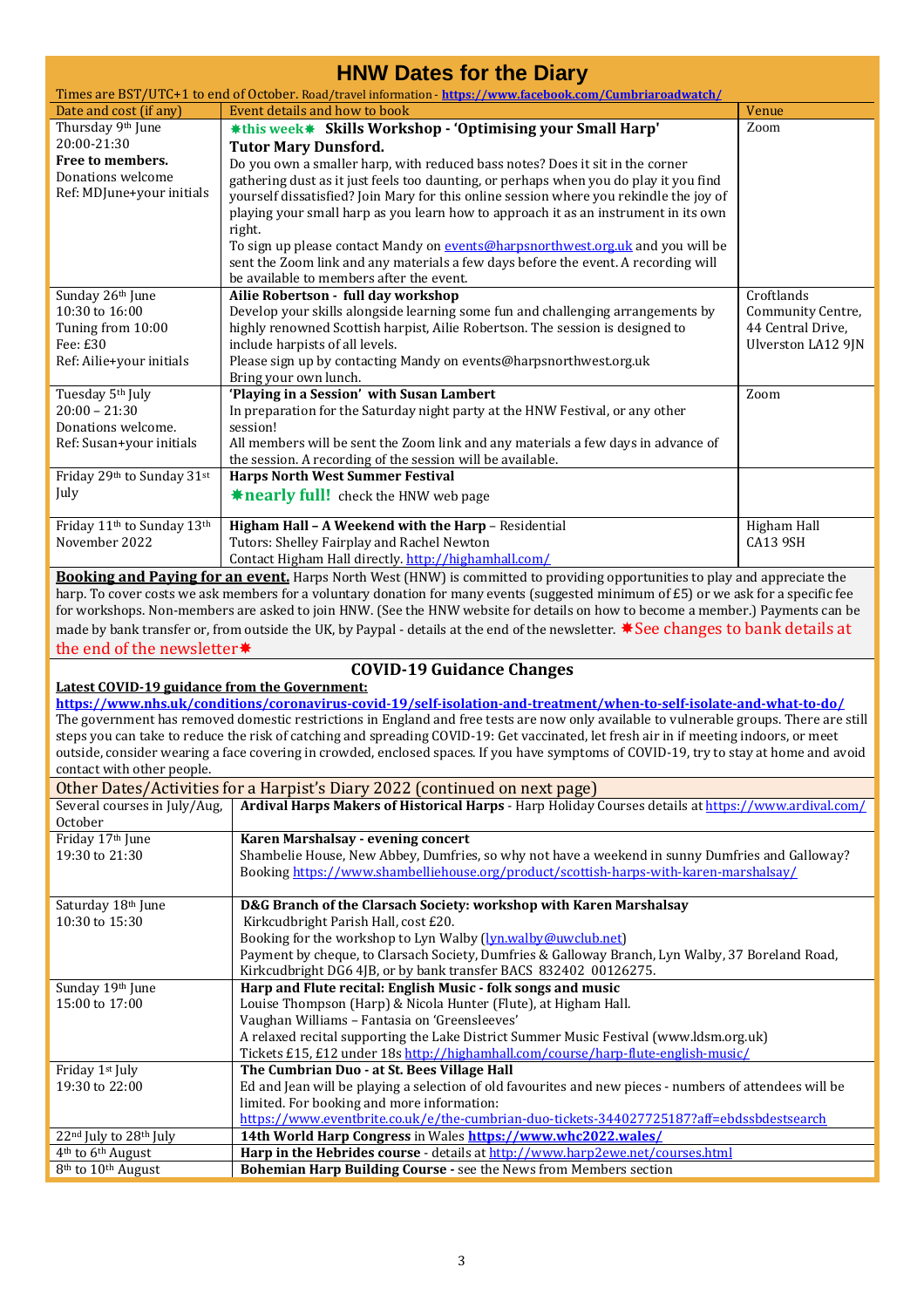| Other Dates/Activities for a Harpist's Diary 2022 (continued) |                                                                                                      |  |  |  |
|---------------------------------------------------------------|------------------------------------------------------------------------------------------------------|--|--|--|
| 24 <sup>th</sup> August to 27 <sup>th</sup> August            | <b>Glasbury Harp Summer School - online</b>                                                          |  |  |  |
|                                                               | https://www.glasburyarts.co.uk/component/rseventspro/event/87-virtual-online-harp-summer-            |  |  |  |
|                                                               | school-2021?Itemid=101                                                                               |  |  |  |
| 30th Sep. to 2nd Oct.                                         | Harps at Blackruthven - a weekend course with Charlotte Petersen, more information Felicity Merchant |  |  |  |
|                                                               | felicitymerchant@gmail.com 01488 608672                                                              |  |  |  |
| 28th Oct to 1st Nov.                                          | Harp on Wight festival, details https://www.harponwight.co.uk/                                       |  |  |  |
| <b>NEWS of Recent HNW Events</b>                              |                                                                                                      |  |  |  |

# **The Far Reaching JaNEWary Challenge!**

It is wonderful to share this video showing just how global the Harps North West JanNEWary Challenge has become. https://youtu.be/XVKw8GHIokk

#### **The Story.**

Harps North West were approached by a harp teacher, Sharon Johnston of the Huron Harp School in a Ontario, Canada, asking permission to play Funky Blues by Ben Creighton Griffiths with a group of her students. The piece was part of the 2018 JaNEWary Challenge. This was way back in March. A welcome and thoughtful donation was made to HNW and the harpists worked on the piece. The result of their hard work is this video showing 'The Elevenses' playing Funky Blues. Well done to them all! And a big thank you to Mary Dunsford who does so much for HNW globally through the JaNEWary Challenge.

# **News from Members**



#### **A busy month for Gill and Mandy, Judy and Gill.**

On a very wet and stormy evening early in May, Gill and Mandy braved the elements and played for the Ulverston Rotary club. They received a warm reception and great interest was shown in the harps. This extract below, from the Rotary newsletter, shows how much they appreciated the evening. We thank the Rotary Club for their generous donation to Harps North West.

Extract from the Rotary Club newsletter.

*Harp Presentation* 

*"TWO local musicians who play Celtic Harps helped make Ulverston Rotary Club's first get-together in a temporary new meeting venue a rousing success. Harpists Gill Salter-Smith and Mandy Bartlett made it an evening to remember despite the blustery wind and rain lashing down on the marquee at Ulverston Golf Club."*

*"Gill and Mandy put together a programme of tunes interspersed with a talk about the history of harps, and how they work, and the music was a mixture of folk, classical and popular from different eras."* 

*"Among their musical programme was the well known 1945 song Autumn Leaves, arranged by Ailie Robertson, which seemed quite appropriate in view of the inclement weather. However, they were more optimistic later when playing Summer's A Comin', arranged by Wendy Stewart.* 

*Their selection of music included some classical favourites and Celtic tunes including the beautiful melodious Cavatina. Gill explained that it's claimed the harp is the oldest known instrument dating back to Egyptian times. Harps, she said, were also the instrument of the royal court in medieval days and told us that the instrument is now growing in popularity. Mandy explained about the technicalities of playing a harp and told us how they can be made of wood or carbon fibre, while Gill, who only began playing the instrument five years ago, explained how she had actually made one of own harps"* 

*"The memorable evening came to a conclusion with the musical duo playing the Ukranian national anthem and everyone in attendance stood to show their respect and support for the people of Ukraine."* 

*"The vote of thanks on behalf of the club was given by Rotarian Terry Horne who also presented the pair with a cheque to help further the work of the charity."* 

A week or so later, Gill and Mandy played at a care home in Flookborough for the residents and in particular for Alice's 101st birthday party. What a lovely lady. At that the weekend just gone, Gill, Gill and Judy played in Ulverston Indoor market in support of Ukraine (see next). It has been good to be back playing in these live settings sharing our love of the harp with others.



#### **Musicnotes Rhythm Guide:**

Thanks to Eli Bentley for pointing out this rhythm guide based on food that popped up on Facebook. Its from Musicnotes website on their Musicnotes Now blog and as Classic FM says, it is a "*splendid chart to help everyone learn the rudiments of rhythm*". I like the one for strawberry ice cream.

It uses a lot of references to USA food though - how about developing one using harp phrases, or things more local to us in HNW? Say, place names? For example, 'thumbs up' for 2 crotchets, or 'Cockermouth' for 2 quavers and a crotchets? Email in your suggestions.

The downloadable pdf file can be found at https://www.musicnotes.com/now/wpcontent/uploads/Musicnotes-Food-Rhythm-Guide.pdf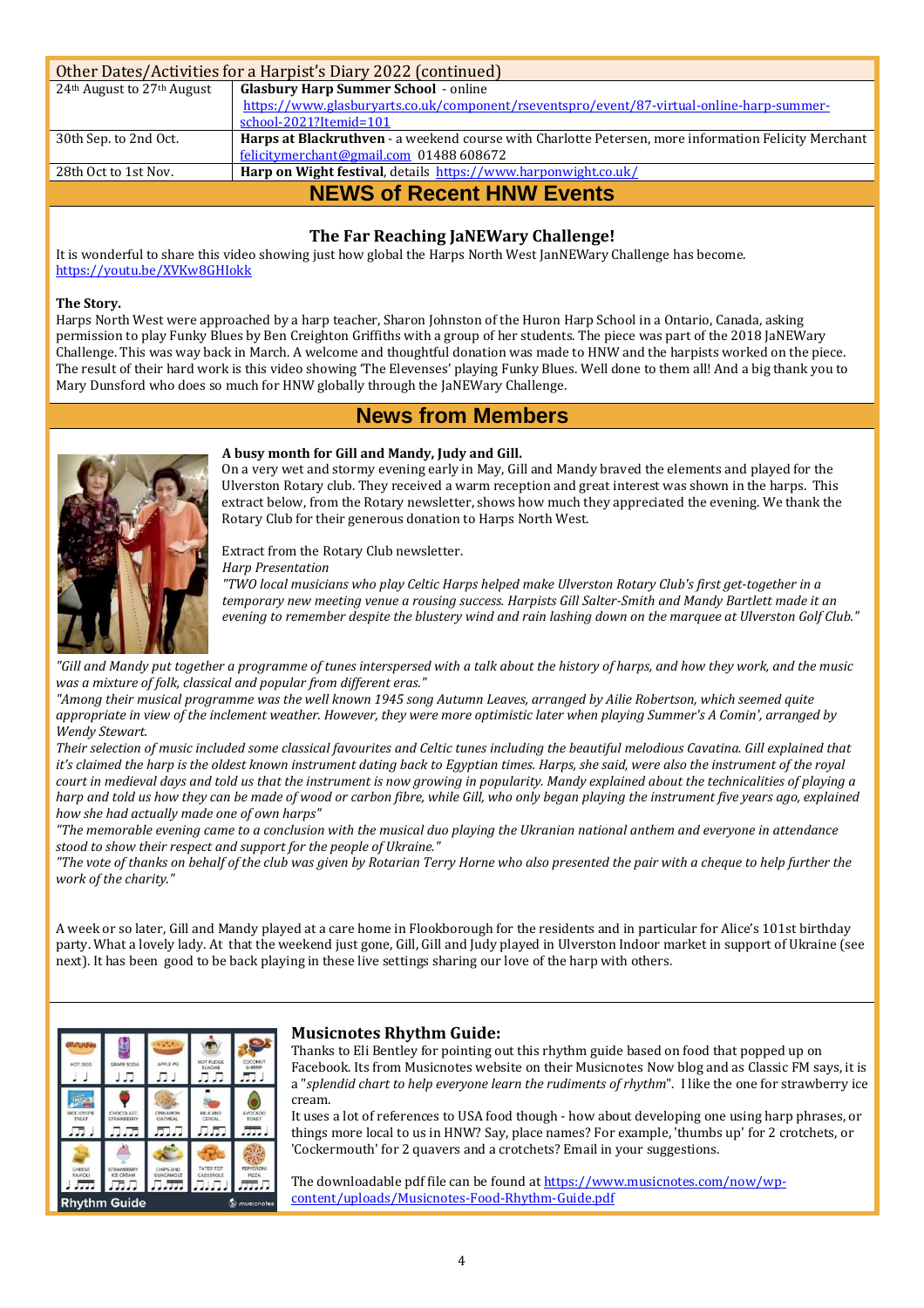

# **Playing For Ukraine - Gill, Gill and Judy**

Last Saturday 28th May, three harpists went to Ulverston Indoor Market, and played for a couple of hours in support of funding for the Disasters Emergency Committee for Ukraine. It was the brainchild of Gill Salter Smith our brilliant HNW co-ordinator . Seeing an empty stall at the market, she contacted the organiser to see if we could use it , if it wasn't being rented out. Gill , Gill Lowden, and I arrived there around 11.00am to set up. Gill SS had got all the flags , balloons, and crucially slips with the 'Just Giving Page' for people to take away to donate, as we didn't have a licence from the council to use a collecting bucket . The photo shows what it looked like. It certainly showed why we were playing!

What a lovely morning we had! Playing pieces from our various repertoires, that Gill had put together. It was all such fun. People stood and listened and clapped us. Some asked about the harps. One 'mature lady' came and had a short play on my harp, as she'd always wanted to try a harp! ' I'm going back to tell my husband I've played a harp ' she said as her feet skipped across the floor to get home to tell him! Two cyclists stopped for quite a while. They'd cycled from Barrow. They took off leaflets about HNW, so maybe we'll see them at the beginners workshop at the Harp Festival in Ambleside!

At the end of the morning, we packed up and then sampled the delicious bacon butties cooked in the little café attached to the market. Everyone was SO welcoming and friendly. We hope to do it again in August, by which time we might have a collecting bucket, as well as the 'just giving page'!

Who knows, we might play the Ukrainian National Anthem perfectly by then, but the odd wrong note was of no consequence last Saturday!! Judy Taylor

# **Build your own Bohemian Harp in Moniaive, Dumfriesshire** - 8th to 10th August 3 day course

Lots of HNW members have. They all love their Bohemian harps or "Boho" harps, 33 strings and 26 strings.



'*Hi All! I'm very excited to share with you that I've signed up for a Bohemian harp building course led by Christoph of Klangwerkstatt and Wendy Stewart, in Moniaive, Dumfriesshire. It's from 8th August and will run for 3 or 4 days - final details still to be confirmed. They have run it every year since 2013, so very well established.* 

*There are possibly 3 spaces left on the course - several interested - so if it's for you, I would get in there quick! The organiser has given me permission to share his email address if you would like to contact him to express an interest. It's Alan James, alan@snademill.co.uk. I saw some of these harps at a retreat in Gardenstown earlier this year. They are beautiful, light weight and have a surprisingly big sound! Each one was different, reflecting the individuality of the owner. It would be great to see some of you there!*' Anne Philbow, on Facebook

# **Subject: Harps Out West playing session at Egremont Farmers' Market**

Last Friday was HOW regular slot at Egremont Farmers' Market. Six of us played a selection of music for about an hour, under Susan Lambert's guiding hand (our tutor). As is usual in these days we played the Ukraine National Anthem. As we were playing , apparently, a couple of ladies arrived at the door to the market. They abruptly stopped when they heard the music, which produced tears in their eyes. One was a friend of Janet Kennedy (our former administrator) , the other was a Ukrainian refugee, living in West Cumbria. As they spoke to Janet, they had tears rolling down their cheeks. We did too when we heard about what had happened. Judy Taylor



**Harp for Sale:** Pilgrim Progress (Paul), location Cumbria

**'**Paul' is a lever harp, has 41 strings and a beautiful sound. He is about 15 kg heavy and will come with his original padded jacket. Serviced by Pilgrim harps in 2017. £3688 (open to offers). my details: Jae-Llane Ditchburn, Workington, Cumbria, khoojlyn@yahoo.com , 07594493688